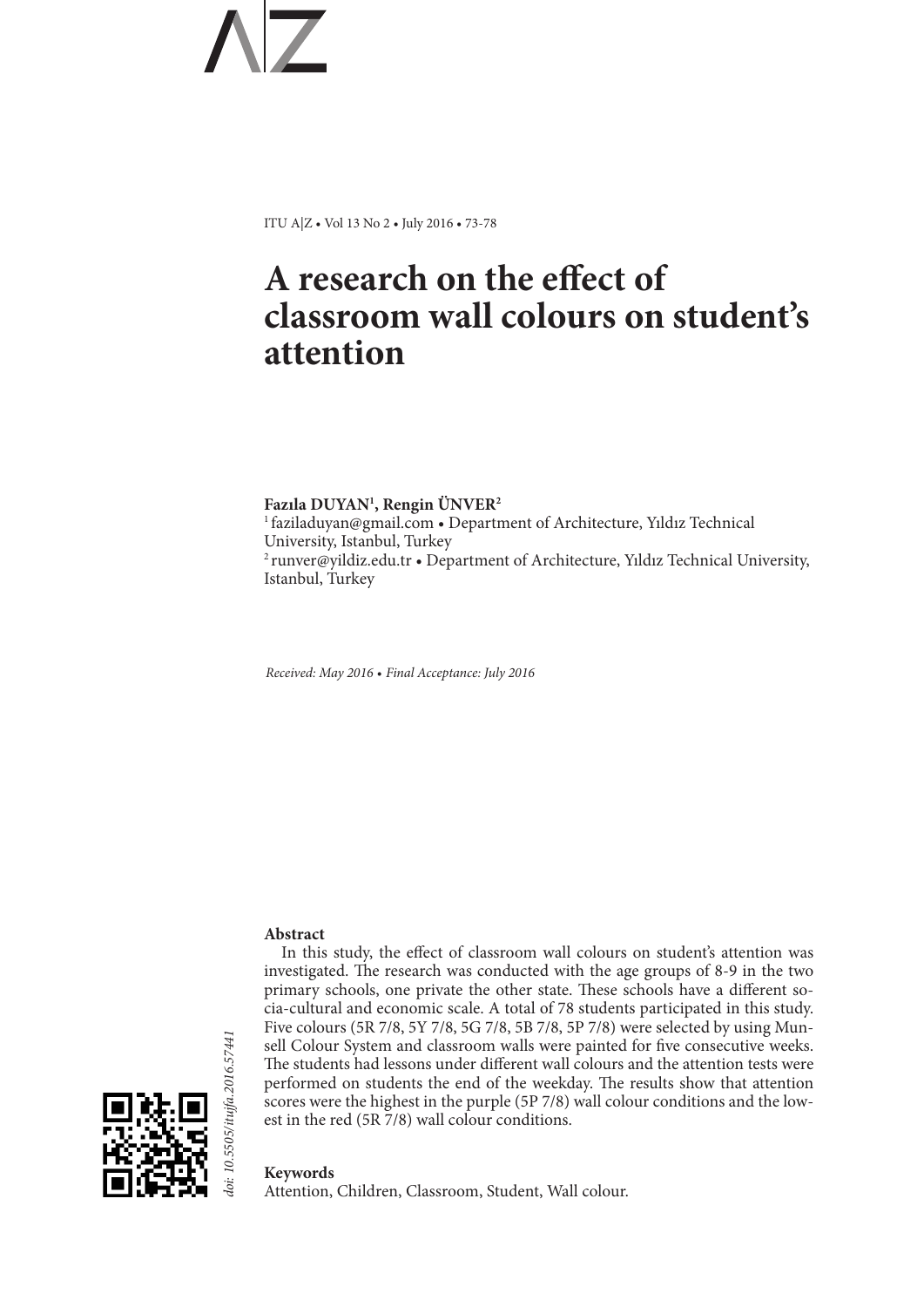# **1. Introduction**

Stimulus caused from the physical elements of a space affect peoples' behaviour and attention. These physical elements can be defined as the shape of a space, colour, texture, lighting and sound etc. Likewise, there is also a social factor such as, crowds of people who are difficult to control. Educational buildings and classrooms are one of the environments occupied by large crowds. These kinds of spaces have a significant impact on students' learning outcomes and should ensure that students get the maximum performance. Therefore, analysing interior physical components of classrooms and designing for the purposes of education can contribute significantly to the education system.

Wall colour is one the largest physical components in a classroom and it stimulates students' cognitive responses and affects their behaviour as well. As a matter of fact, the role of the physical environment and also the interior colour of a classroom in regards to helping students' concentrate, has become the subject of the research. In related literature, previous studies which focused on the impact of interior colour have emphasized the relationship between interior space colour and the attention of users (Kwallek, 1996;Küller, 2009;Baytin, 2005). These studies mostly were carried out using adult subjects, not children. People spend a lot of time in a classroom starting from early childhood, childhood, teenage and puberty. This is especially important in the primary school setting where 7-11 year olds are learning and processing information critical information because they are in the concrete-operational stage according to Piaget's cognitive-developmental theory (Park, 2012).

Considering all these factors mentioned above, the stand-out issue is to establish "how classroom wall colour affects attention of students in terms of cognitive responses at the primary school level". Therefore, the aim of the current study was to examine the impact of classroom wall colour on attention of 8-9 aged children. In this context, a field experiment was realized with students from different socio-cul-

tural and economic backgrounds in two elementary schools, one of which was a state school and the other a private school. There were two hypothesizes in the study; firstly, that the attention of students would be affected by different wall colours in a classroom, and secondly, whether socio-cultural and economic scales would affect cognitive responses of students to different wall colours.

### **2. Method**

The aim of the study was to examine the effect of classroom wall colours on students' attention. It was carried out in real classroom of the third grade students 8-9 aged group in two elementary schools, one of which was a state school and the other a private school in Çekmeköy district of Istanbul. State school students' socio-cultural and economic scales are middle-lower class, private school students' are middle-upper class. The steps of the experiment's method are mainly consisted of three parts:

- Determination of classroom wall colours
- Preparation of experimental conditions in the classroom
- Application and evaluation of the attention test

18 girls and 26 boys were recruited from the private school and 21 girls and 13 boys were recruited from the state school, in total 78 (39 girls, 39 boys) students have been participated to the study. Munsell Colour System was used in the study (Munsell, 1971).

### **2.1. Determination of classroom wall colours**

The human eye can distinguish more than 10.000.000 colours. It is important to determine what colours to use in the experiment. It was decided to use a preliminary investigation (survey) with the participating students in which they determined what colour their classroom should be. Therefore, a survey was realized on the wall colour preferences of the students. So, utilizing users' classroom wall colour preferences was enabled in the experiment (Duyan, 2015).

74 more students were added to participate in the survey alongside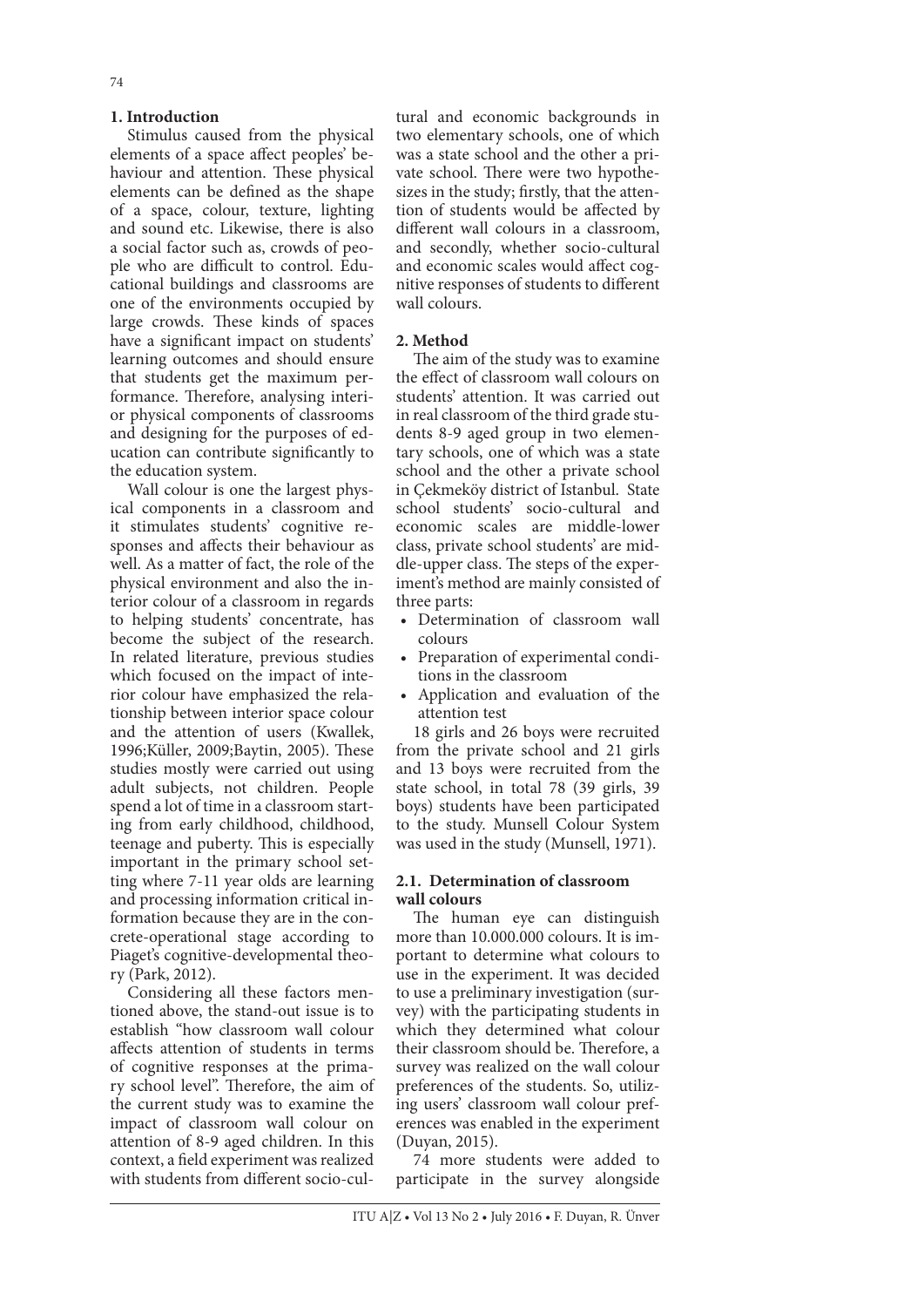

*(a)*

*(b) (c)*

*Figure 1. Wall colour preference survey.*

the experimental group. In total 152 (74 girls, 78 boys) students, there was 71 students (33 girls, 38 boys) were recruited from private school, 81 students (41 girls, 40 boys) were recruited from state school have participated to the survey. Based on Munsell Colour System, 94 colours were selected and prepared as small samples on grey cartons (Munsell, 1971). The survey was carried out in a real classrooms setting. All subjects were tested for colour vision deficiencies prior to survey using an Ishihara Plate and passed the colour vision deficiencies test (Ishihara, 1990). The survey was realized and the data was gathered. Every subject spent 15-20 minutes on the survey. In order to prevent simultaneous colour contrast with colour samples, desks were wrapped with matt medium grey clothes (Figure 1).

The results of survey were analysed in terms of colour elements such as hue, value and saturation. The results of the survey are given in Figure 2. The results were as follows:

not clear as seen in Figure 2. Due to some limitations in implementation, the colours that would be used in the experiment were limited to 5 hues (Red 5R, Yellow 5Y, Green 5G, Blue 5B, Purple 5P) that follow each other in equal steps in Munsell Colour System.

**Value:** Wall colour trends of students in terms of value leant towards dark medium colours. In this context, the value of colours applied to classrooms was decided to be "7" considering limitations of inner surface reflectance (r) in "TS EN 12464-1: Light and lighting- Lighting of work places – Part 1: Indoor work places" (TS EN 12464- 1, 2012).

**Saturation:** Wall colour preference survey results leant towards higher saturations. Colours used on larger surfaces of enclosed spaces are known to cause colour interactions by interreflected light which leads to colour shifts. In order to reduce colour shifts as much as possible and to comply with students' preferences, the saturation of colours was decided to be "8".

**Hue:** Trend of hue preferences was

In conclusion, 5 colour hues were



*Figure 2. Private and state school students wall preferences.*

A research on the effect of classroom wall colours on student's attention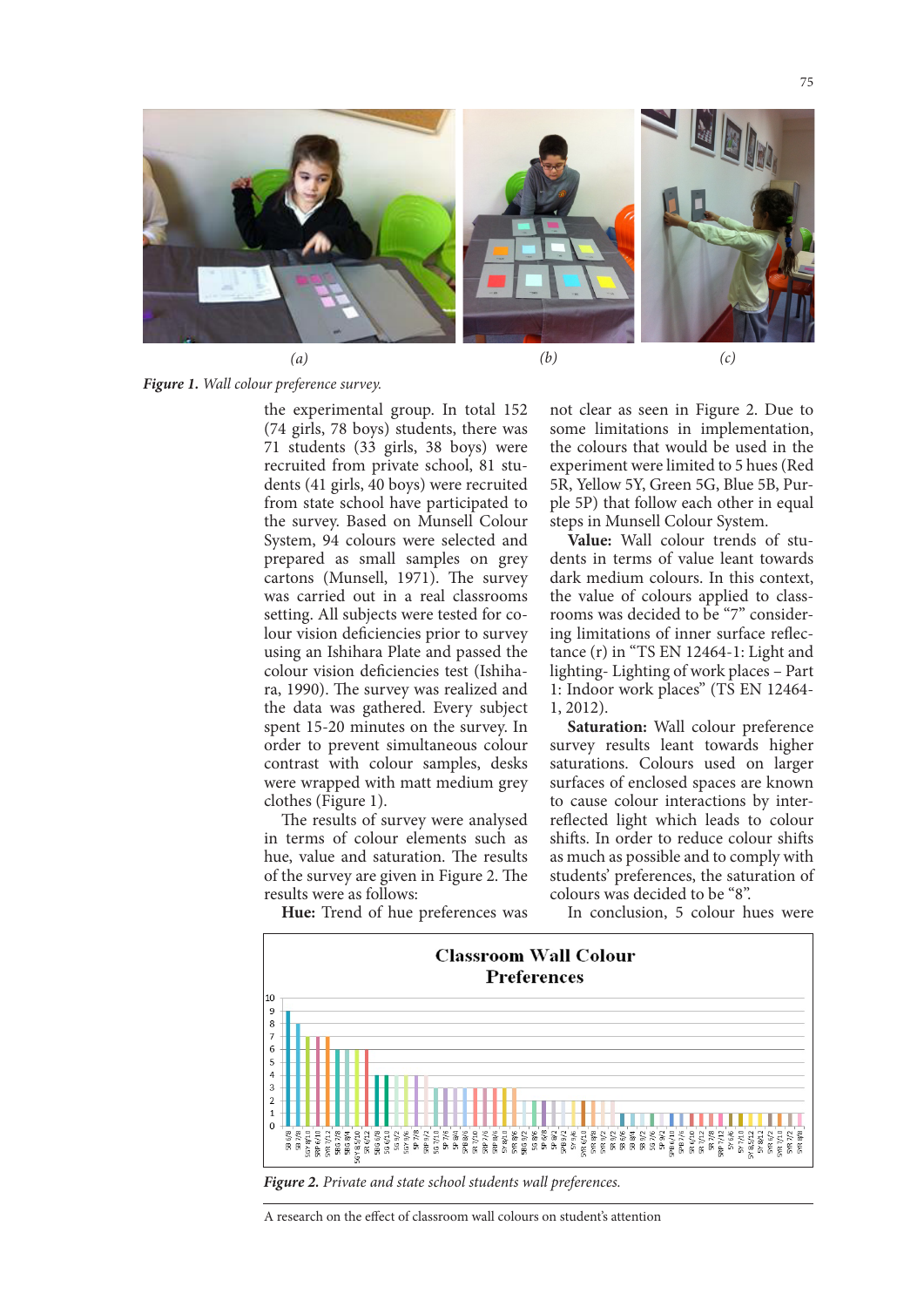# **2.2. Preparation of experimental conditions in the classroom**

As it is known, all surfaces (ceiling, wall, and floor) and equipment (table, desk, chair etc.) in a closed space are in the visual field of an observer. The location of the observer influences their colour perception. The main objective of the study was to investigate the effect of classroom wall colour on students' attention. Therefore, in order to avoid the colour of classroom equipment affecting the classroom wall colour perception, benches and panels hung on the walls were wrapped with dark medium grey (N 5/0), clothes and classroom cabinets covered with craft papers and pvc of the same colour. Ceilings were painted white (N 8/0). There were no changes to boards, curtains and floors because they were neutral or near to neutral colours. Images such as maps, texts and pictures hung on the wall were mostly removed because they would effect the perception of the wall colour; the compulsory required images for education were left on the walls.

Artificial lighting of all classrooms provided by the luminaries having fluorescent lamps (*Tc*: 6500 K; Ra: 75) on the ceiling. The average artificial illuminance on the desks already existing before the experiment were  $250 \text{ lm/m}^2$  in the private school's classroom and 230  $lm/m<sup>2</sup>$  in the state school's classroom. Existing lighting conditions didn't follow standards of TS EN 12464-1 that are operative in Turkey (TS EN 12464- 1, 2011). Consequently, existing luminaires were kept, fluorescent lamps were changed (*Tc*: 4000 K; Ra>80) and was ensured that there were 500 lm/ m<sup>2</sup> average artificial illuminance on the

*Table 1. Munsell colour system notations for classroom walls.*

| Colour        | Hue     | <b>Value/</b><br><b>Saturation</b> | Sample of<br><b>Wall Colour</b> |
|---------------|---------|------------------------------------|---------------------------------|
| <b>RED</b>    | 5R(5)   | 7/8                                |                                 |
| <b>YELLOW</b> | 5Y (25) | 7/8                                |                                 |
| <b>GREEN</b>  | 5G (45) | 7/8                                |                                 |
| <b>BLUE</b>   | 5B (65) | 7/8                                |                                 |
| <b>PURPLE</b> | 5P (85) | 7/8                                |                                 |

desks. In this study, both natural and artificial light were used during the experiment. The sample pictures from re-arranged classrooms are shown in Figure 3.

# **2.3. Application and evaluation of the attention test**

It was intended to use an attention test which students could understand easily and that would not take much time in order to determinate the effect of attention in terms of cognitive response to classroom wall colour. Bourdon Attention Test, developed by Benjamin Bourdon (1955) was used in the study. The test was composed of 20 lines with 22 letters in each line, in total there are 440 letters. Students were asked to find "b, d, g and p" and mark them in the test in 2 minutes. In order to avoid student getting used to the test, the sequence of the letters were changed every week. The test was evaluated using the hundreds system. The correct letters were calculated in ratio to the total number of correct letters.

The five colours shown in Table 1 were applied to the classrooms during the weekends and students attended their classes for the duration of the week. Bourdon Attention Test was given to students on the last day of the week (Friday). The test was carried out for 5 weeks, a new colour each week (Figure 4).

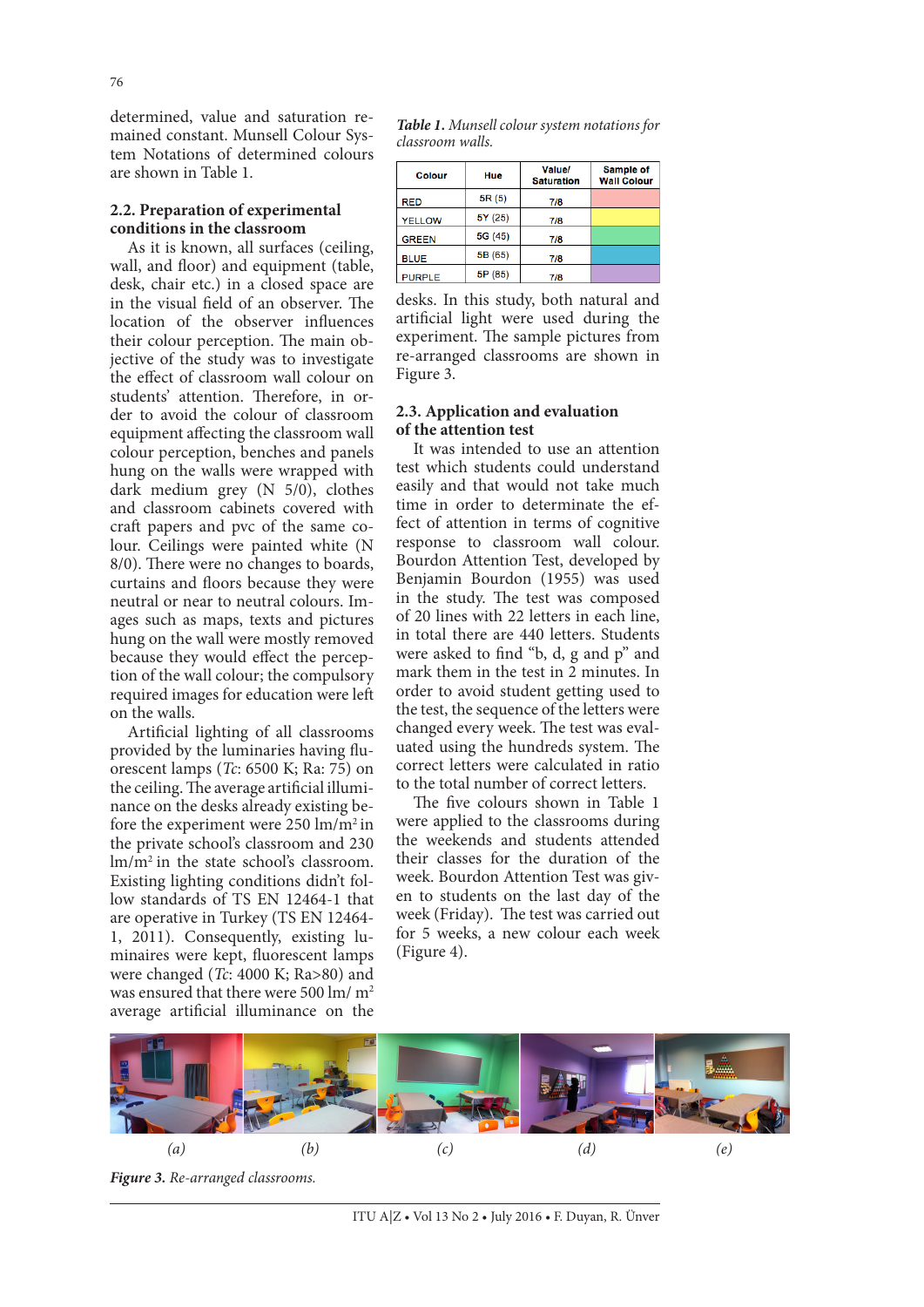

*Figure 4. Application of attention tests.*

#### **3. Results**

A Statistical Analysis System was utilized in the evaluation of the received data concerning of the study. The results of the students attention in different wall colour settings was analysed using the "test retest reliability" statistical method. This procedure was carried out for all wall colours in the experiments. For all analyses, the criteria for significance were set at  $p < 0.05$ except green wall colour. Average arithmetic scores of Bourdon Attention Test are given in Table 2 and Figure 5-7.

# **4. Conclusion**

In order to determine cognitive responses of 8-9 years old students, five different colours were applied to classrooms each week consecutively and an attention test was conducted each week. Collected data was evaluated by school (private and state) and by sum of both schools and students. Results could be summarized as follows:

- Considering both schools, attention scores of schools were the highest for Purple (5P 7/8) wall colour conditions. Respectively, Purple was followed by Blue (5B 7/8), Green (5G 7/8), Yellow (5Y 7/8) and Red (5R 7/8) wall colours.
- Attention scores for Purple (5P) 7/8), Blue (5B 7/8) and Green (5G 7/8) wall colours were in order of 74.67, 72.77 ve 71.73 and the scores

| <b>WALL COLOURS</b>    | Week    | <b>State</b><br><b>School</b> | <b>Private</b><br>School | <b>State+Private</b><br><b>School</b> |
|------------------------|---------|-------------------------------|--------------------------|---------------------------------------|
| <b>RED (5R 7/8)</b>    | 1.Week  | 51,85                         | 64.15                    | 58.00                                 |
| <b>YELLOW (5Y 7/8)</b> | 2.Week  | 62.27                         | 67,29                    | 64,78                                 |
| <b>GREEN (5G 7/8)</b>  | 3. Week | 68.86                         | 74.60                    | 71,73                                 |
| <b>BLUE</b> (5B 7/8)   | 4.Week  | 68.13                         | 77.41                    | 72,77                                 |
| <b>PURPLE (5P 7/8)</b> | 5.Week  | 70,70                         | 78,63                    | 74,67                                 |

*Table 2. Private and state school attention test scores.*

were very close to each other. This result can be interpreted that these cool wall colours affect attention of student at the same level.

- Attention scores was the lowest for Red (5R 7/8) wall colour conditions. This result revealed that Red wall colour affected students' attention negatively.
- Private school students scored 23% higher for red wall colour, 8% higher for yellow colour, 8% higher for Green wall colour, 13% higher for Blue wall colour and 13% higher for Purple wall colour than the state school students. It can be observed that even though results varied according to wall colours, the private school students scored higher in every test in comparison to state school students. In other words,



*Figure 5. Attention test results of state school.*



*Figure 6. Attention test results of private school.*



*Figure 7. Attention test results of private and state school.*

A research on the effect of classroom wall colours on student's attention